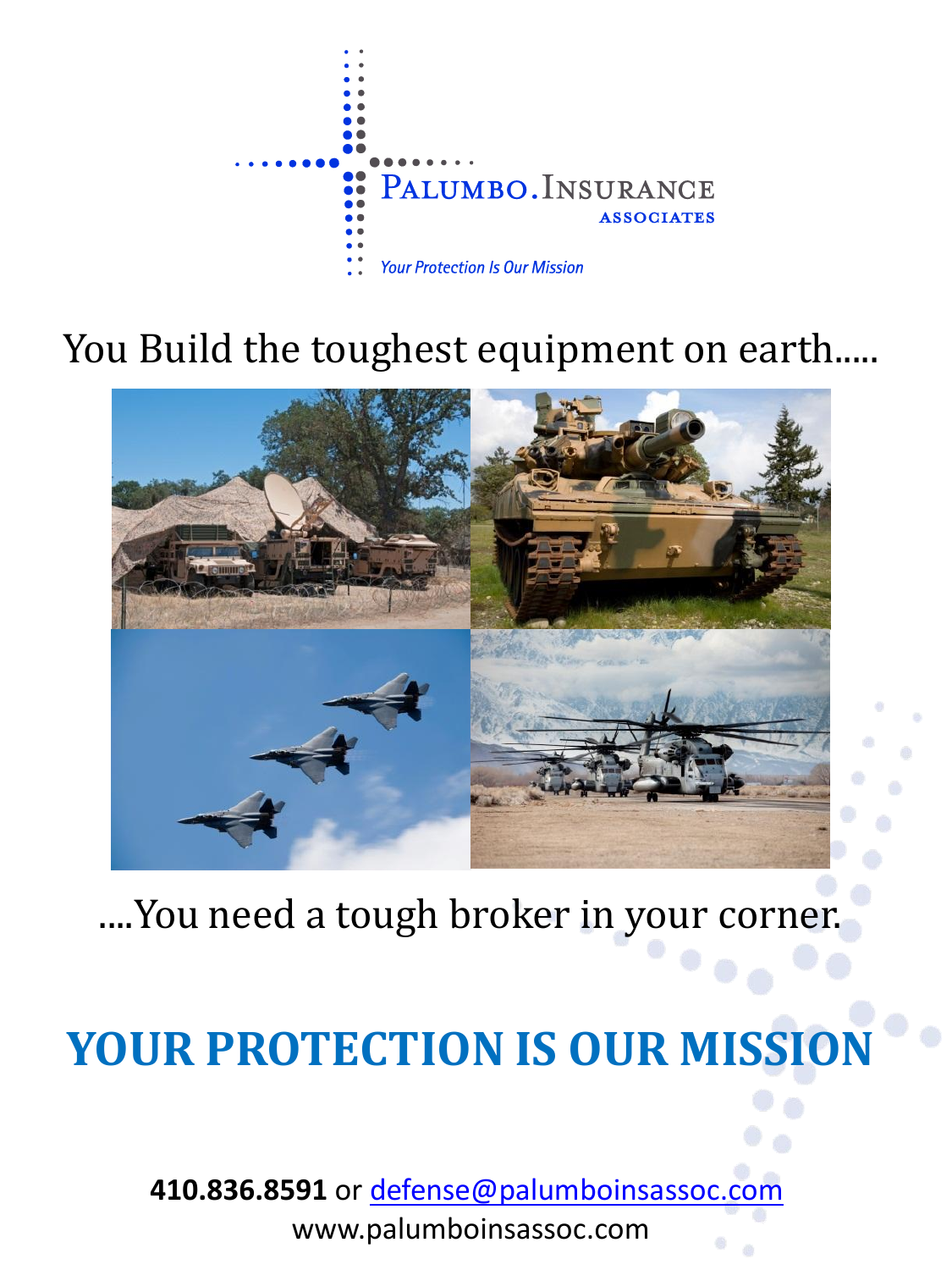# **Do You Understand Your Insurance?**

We do. P.I.A. has over 75 years of combined experience insuring federal government contractors.

### **Key Coverages**

- $\triangleright$  Accidental Death & Dismemberment
- $\triangleright$  Aircraft Liability including Hull
- $\triangleright$  Aircraft Products
- $\triangleright$  Business Income & Extra Expense
- $\triangleright$  Crime

 $\bigcirc$ 

M

- **►** Defense Base Act
- **▶** Directors & Officers
- $\triangleright$  Employment Practices
- **Errors & Omissions**
- $\triangleright$  Evacuation & Repatriation
- Foreign Voluntary Worker's Comp
- $\triangleright$  Fiduciary Liability
- Government Furnished Equipment
- $\triangleright$  Kidnap & Ransom
- Non-Owned Aircraft
- Umbrella & Excess
- $\triangleright$  Travel Accident
- $\triangleright$  Workers Compensation (in all 50 states)

# **Risk Management**

- $\triangleright$  Risk Management Assessments
- 
- $\triangleright$  Aircraft Liability
- $\triangleright$  Business Income Analysis
- $\triangleright$  Crime
- $\triangleright$  Disaster Recovery
- $\triangleright$  Fiduciary
- Whistleblower
- $\triangleright$  Employee Handbook
- $\triangleright$  Mergers & Acquisitions Successors' Liability
- $\triangleright$  Risk Mitigation ISO 31000
- $\triangleright$  DFAR Regulation
- $\blacktriangleright$  Life Safety

## **Emerging Issues**

- $\triangleright$  Cyber Liability
- ▶ Government Contracting Defense
- $\triangleright$  Qui Tam or False Claim Act
- War & Terrorism
- $\triangleright$  Ground Flight Clause
- Government Immunity
- Unmanned Vehicles & Drones
- $\triangleright$  Natural Disasters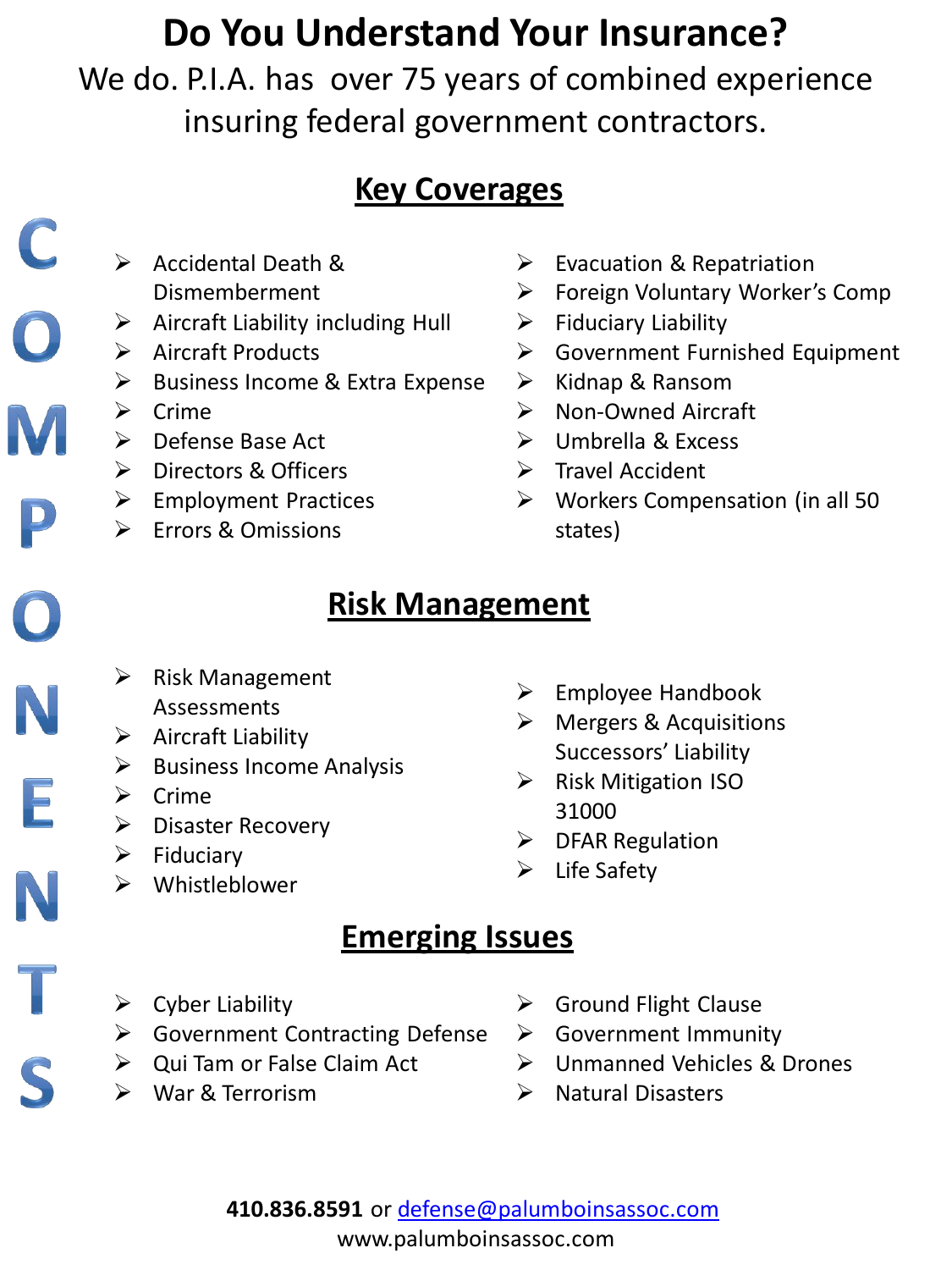# **Risk DEFENSE Model**

A diverse insurance program is based on identifying your exposures and managing your risk. The model below demonstrates the multi-pronged approach we use to assess your company



All brokers cost the same..... ....Go with experts that understand your risk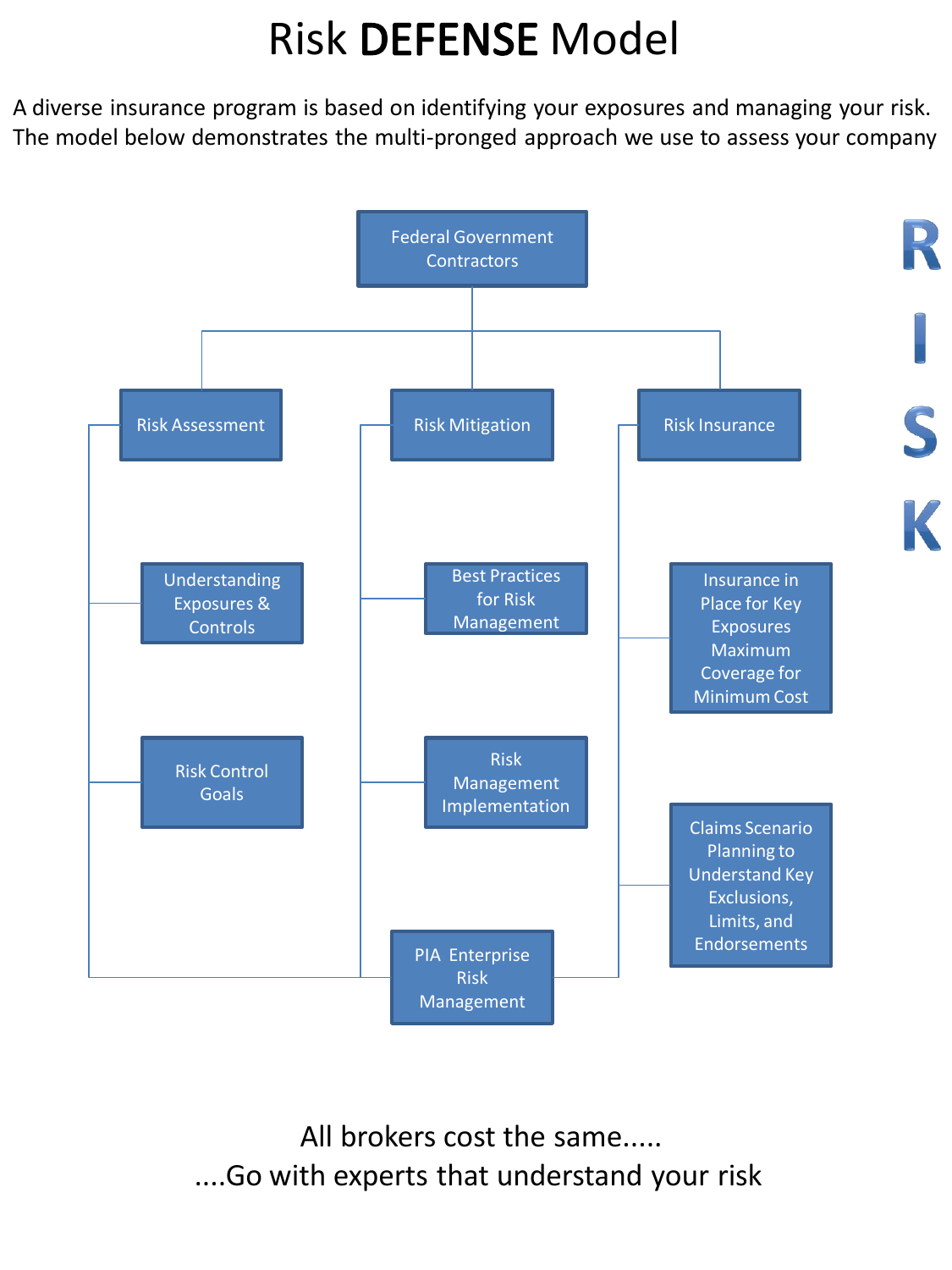### Examples of Key **DEFENSE** Coverages

#### **Defense Base Act**

The defense Base Act was created in 1941 to protect workers on U.S. bases overseas. As the act evolved, it was expanded to include all foreign non-military contracts with the federal government. Why is DBA insurance important to you? If your company is a private employer with government contracts overseas, you are required by law to buy the coverage or be subject to fines, jail and reduced legal defense.

#### **Foreign Voluntary Workers Compensation**

Most companies are used to buying workers compensation insurance, but are normally not familiar with the risks from workers traveling and working overseas. Typical compensation policies do not pick up endemic disease and accidents that occur outside of work hours. Foreign voluntary compensation provides primary insurance that covers a broad range of risks and gives you peace of mind.

Don't know if you have the coverage of not? Talk to us and we will figure if you have coverage for exposures such as repatriation, endemic disease, war or terrorism.

### **Errors & Omissions (E&O)**

Because traditional insurance typically covers just property damage, bodily, and advertising/personal injury, many FGC's are left uninsured for their main exposure, providing advice, intellectual property, and/or preforming information technology services. Most government contracts require E&O, although enforcement has been hit or miss.

However, if there is a loss arising from an error or omission, how will your insurance policy or insurance broker respond?

### **Government Furnished Equipment (GFE)**

Insurance contracts and government contracts are at odds over the coverage of government equipment or property that is housed by FGC's. A typical government contract will *require* insurance coverage for this property and a typical insurance contract will specifically *exclude* said property. The exclusion is usually found in the property section under the "care, custody, and control" provision.

#### **Travel Accident Insurance**

Have staff traveling overseas and assume that their health insurance is portable? Think again as most health insurers and compensation carriers have significant exclusions for the risks presented by overseas travel.

Major exclusions usually involve **evacuation** and **repatriation.** When an important worker is hurt or becomes sick overseas, you want to do everything possible to help this person get home and get the best care available. However, you do not want the health insurers debating over who has coverage and who is responsible for paying the bills.. This costs valuable time and money and, in the end, could cost someone their life.

Repatriation and evacuation costs have increased tenfold over the past decade, making the coverage a necessary part any quality insurance program. Examples include injuries on the Great Wall of China, an auto accident in the Dominican Republic, the bulls of Pamplona, and blood clots in planes costing more than \$100,000 to get the injured individual to the right hospital as quickly as possible. Quality coverage would also pay for close family to visit a stricken loved one as that person recuperates.

#### **Government Contractor Defense**

Most FGC's have relied on government immunity and luck to cover their main exposures over the last 20 years. To compound the problem, most government contractors' exposures have been vastly misunderstood by insurance companies, leading to high process, coverage gaps and unacceptable exclusions that put FGC's financial well being at risk.

Does government immunity work for most government contractors under most circumstances? The short answer is yes. However, there are a number of exception that must be taken into account to fully analyze the risk profile of an FGC. These exceptions trigger extraordinarily expensive litigation ands you want a broker that will have you covered in your key risk areas.

> Check out this info and more at [www.palumboinsassoc.com/fgc](http://www.palumboinsassoc.com/fgc) Or contact us at defense@palumboinsassoc.com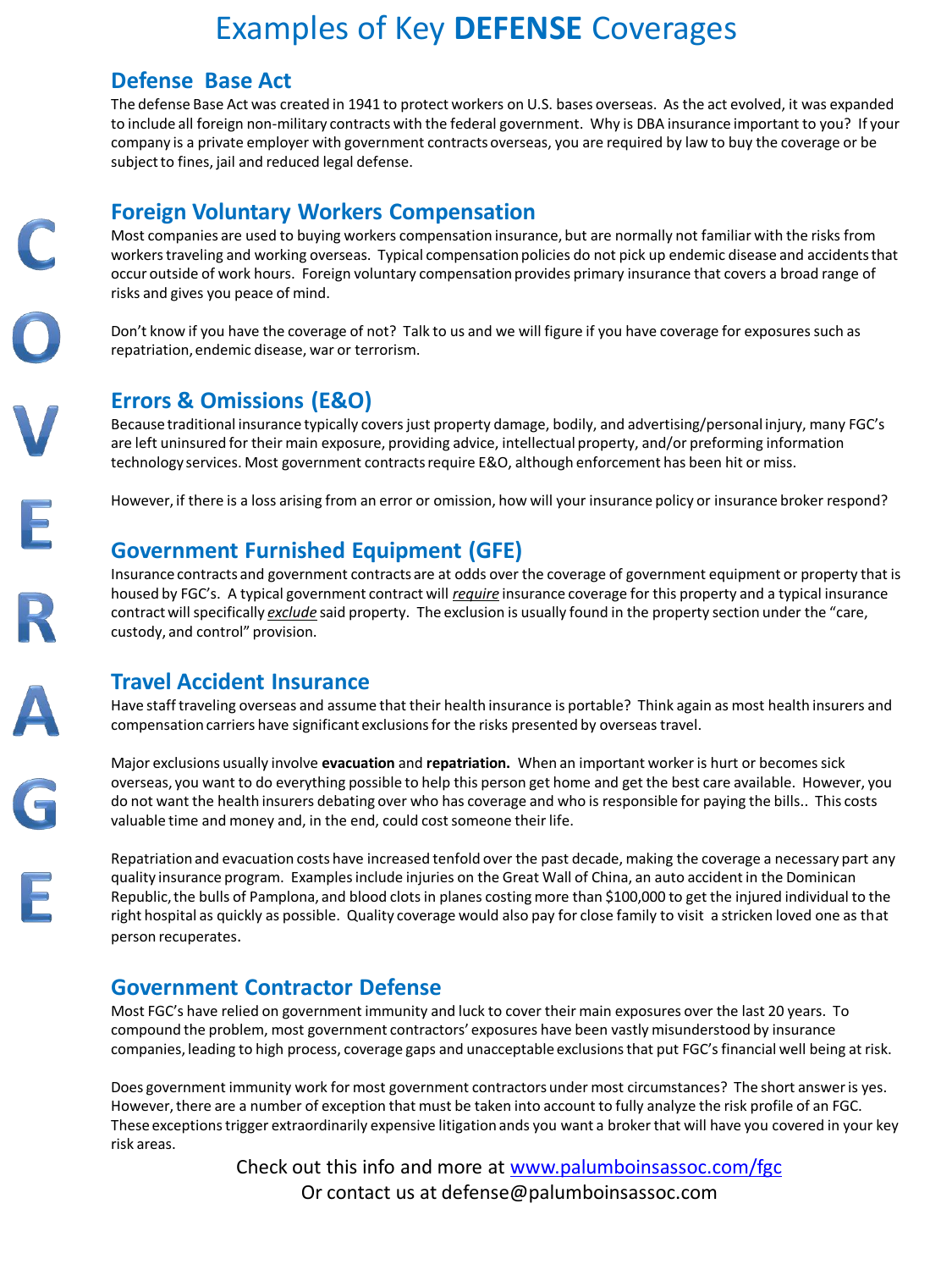# **Claims Do Happen**

### **Fiduciary**

A company was sued by a group of participants in an employees stock ownership plan (ESOP), alleging improper valuation of the company's stock, which was not publically traded. A significant shareholder of the corporation had sold his shares back to the company the prior year at a price that was determined to be fair by the trustees of the ESOP. The participants alleged that the stock was grossly overvalued in order to effectuate the buy out of the major stockholder. The stock was revalued a year later and was found out to be worth significantly less on a per share basis than what was paid out to the previous stockholder. The lawsuit settled for **\$1.5 million.**

### **Errors & Omission (E&O)**

I/T software is delivered late. Defendant asserted that the specifications kept changing. The suit to get reimbursed for hiring a new contractor - **\$2.7 million.**

An I/T firm hired to do routine maintenance unintentionally deletes data from a federal clients database which is not recovered. **\$100,000** to rebuild the database.

### **Government Furnished Equipment (GFE)**

A privately owned warehouse catches fire where government owned computers are stored. No coverage is in place for the property in the "care, custody and control" of the contractor. **\$1 million**  loss.

### **Overseas Liability**

A laptop is stolen from a hotel room and custom software and programs must be rebuilt. **\$50,000**  loss.

### **Whistle Blower or Qui Tam**

A contractor charged the government a different rate from its commercial clients. **\$87.5 million**  settlement.

A contractor overcharged for helicopter parts. **\$16.5 million** settlement.

Fabric did not perform as guaranteed. **\$54 million** settlement.

Check out this info and more at [www.palumboinsassoc.com/fgc](http://www.palumboinsassoc.com/fgc) Or contact us at defense@palumboinsassoc.com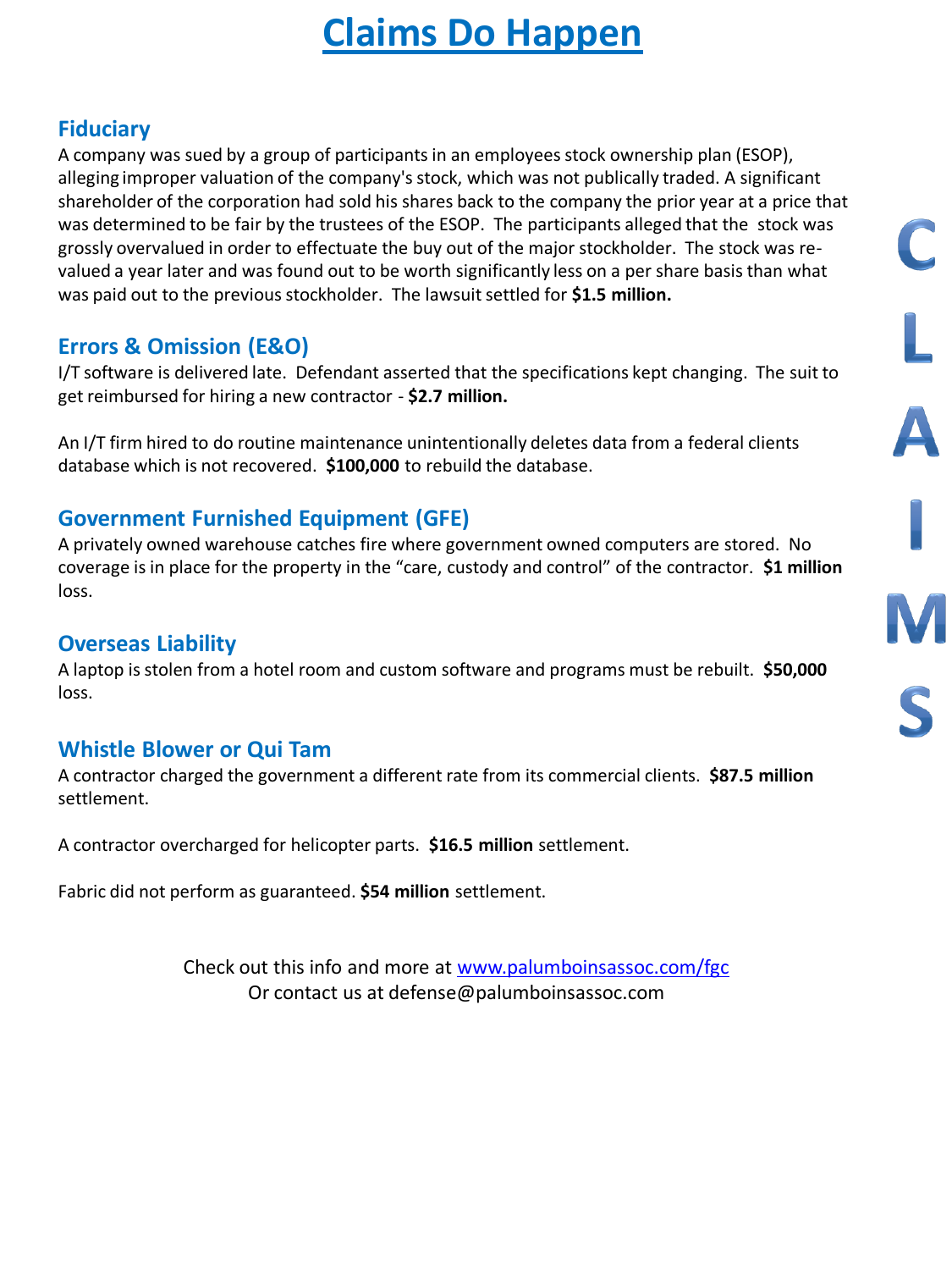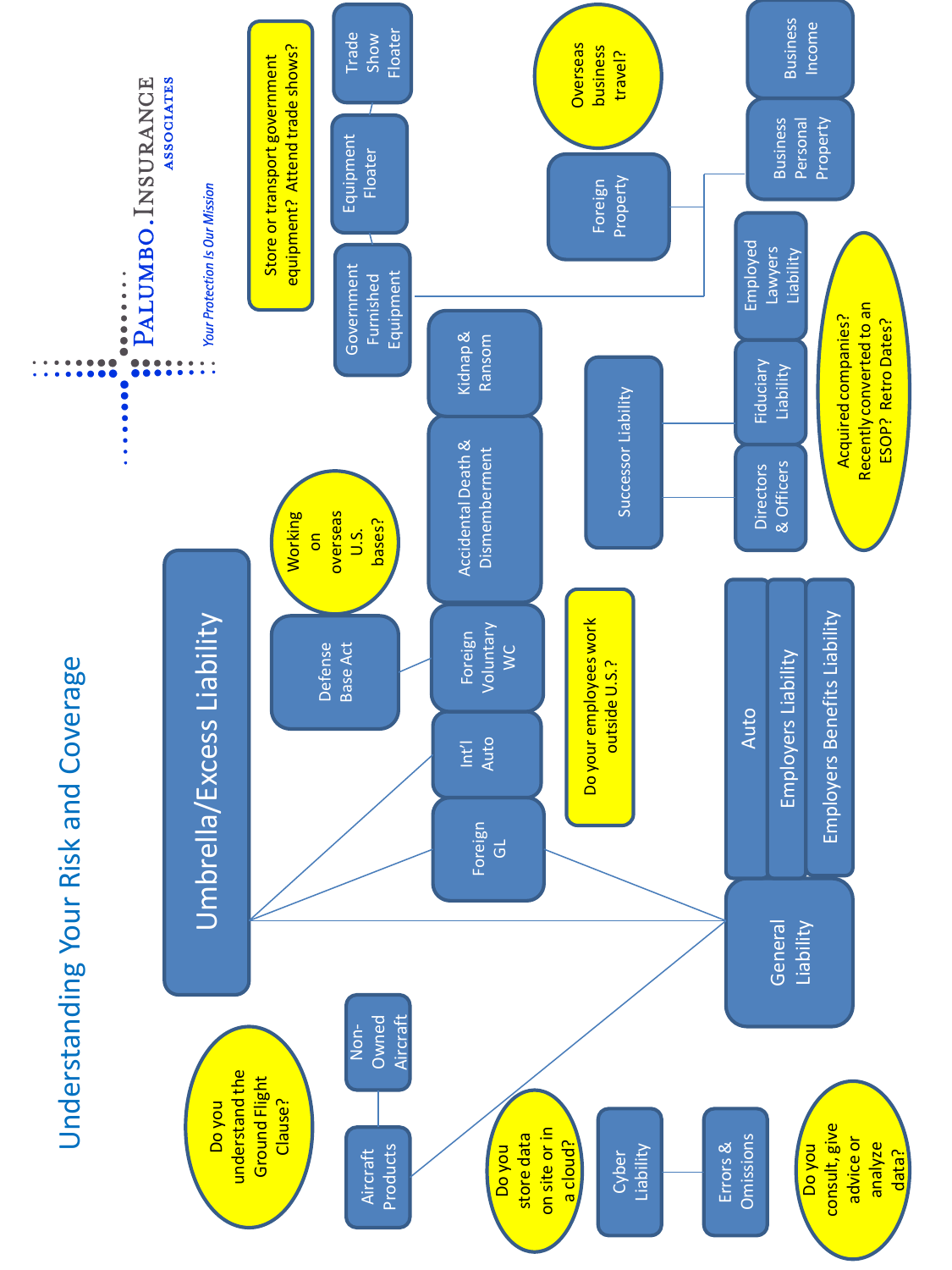## **About PIA**

Palumbo Insurance Associates is an insurance and financial services brokerage that prides itself on working hard for our clients. With over 75 years of domestic and international insurance experience working for large insurance carriers and as independent insurance brokers supporting the Foreign Service of the U.S. State Department, Peace Corps, USAID, DEA and other federal agencies as well as NGO's all around the world including Iraq and Afghanistan.

#### **Vision**

To be the premier provider of insurance, financial, asset protection and growth solutions for business professionals and individuals in the United States.

#### **Mission**

Through the use of innovative programs, products and services we will listen to our clients needs and create the ideal solution for those needs. We will act with the highest integrity and trust to utilize our years of experience for the benefit of those we serve.

 $\mathbf{B}$ 

## **Why PIA?**

#### **Clear, straight forward language**

PIA will explain the insurance process to you in clear, straight forward language. We want you to know where your money is going and what factors determine the cost of insurance protection for your firm.

#### **Training and Education**

PIA will keep you up to date with risk bulletins, webinars and seminars on topics ranging form Defense Base Act, Fiduciary Liability, Ground Flight Clause, False Claims Act and more.

We will also offer client specific onsite training and risk assessment for exposures such as disaster recovery planning, cyber security, driver safety training and DFAR compliance.

#### **Transparency of Insurance Costs**

Similar insurance companies can generate vastly different premiums based on a variety of reasons from loss history to the quality of safety planning. Do you understand the factors impacting what you pay for insurance? Do you know how much you are paying your agent? We will take the time to explain what drives your premiums and design a plan to keep your insurance costs as low as possible.

#### **The Right Coverage at the Right Time**

Do you thoroughly understand how your insurance program works? A poorly designed policy does you no good if you do not have coverage when a loss occurs. Based our years of experience in the insurance industry we put all our U. S. and International contacts with major and local insurance companies to work for you.

PIA prefers to use a consultative approach to insurance and risk management. This means both proactive and responsive account service, coverage design, policy form review and acceptance, understanding exposures, payroll, rate and classification understanding, preventative loss control work, and timely claims support.

#### **Testimonial**

**"Palumbo Insurance Associates has provided excellent guidance to our firm and to us personally in the selection of insurance and investment vehicles necessary to our relocation to Maryland from New Jersey."**

**Mark Nolletti, President, CEO Manufacturers Services Associates, Inc.**